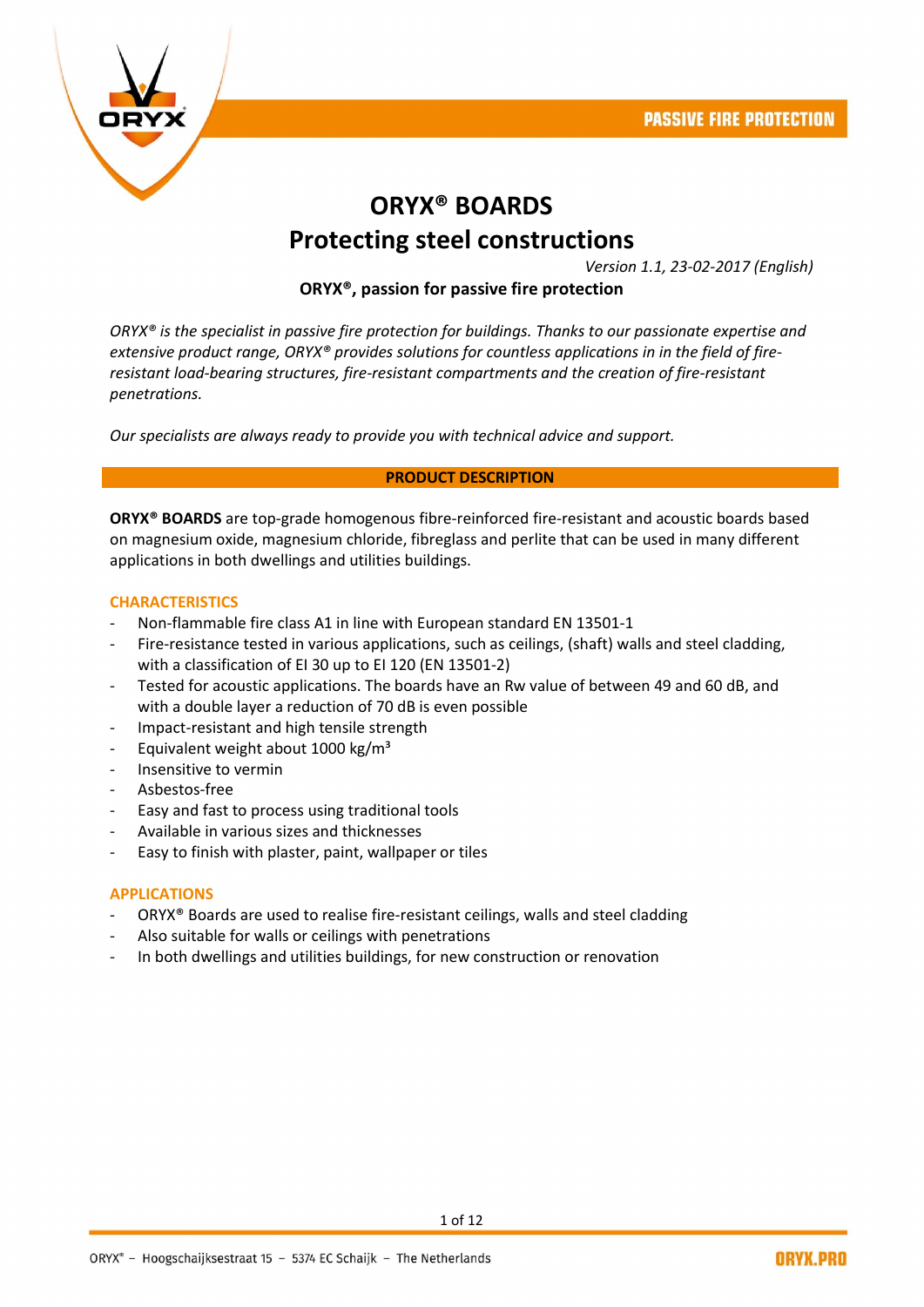

## FITTING GUIDELINES

- For boards with a thickness of 12 mm, use divergent point staples with a spine width of at least 10 mm, galvanised and resin-tipped with a length of at least 22 mm and a thickness of at least 1.5 mm. For boards with a thickness of 18 mm, use divergent point staples with a spine width of at least 10 mm, galvanised and resin-tipped with a length of at least 35 mm and a thickness of at least 1.5 mm
- Distance between the staples to the edge of the board at least 15 mm. The centre-to-centre distance using staples is no more than 150 mm. Ensure that the spine of the staple sinks to at least 0.5 mm below the surface of the board
- Place the boards with a free space of 6 mm around the structure at top, bottom and sides. Only fasten ORYX® Boards to the C-profiles, not to the U-profiles. Staggered joints are not allowed
- ORYX® Boards must be glued in all cases along both the long-side and short-side seams using an adhesive suitable for creating durable, elastic and very strong seals
- The adhesive between the board edges must be pressed firmly to ensure it fills the space properly. The width of the joint must be at least 3 mm and no more than 5 mm. When using adhesive the joint width must not be abutted to 0. Use the spacers
- ORYR® Boards must always be mounted on a sufficiently ventilated system or backing structure. The dew point must not be in or on the board.
- When using in humid spaces, such as basements, the boards must be sealed with a waterproofing agent

#### PACKAGING AND STORAGE

- ORYX<sup>®</sup> Boards are supplied on pallets packed in foil with protective corner guards
- ORYX<sup>®</sup> Boards must be transported horizontally and dry and stored on a flat surface
- Don't grab the boards by the corners, and don't let them rest on their corners or edges
- ORYX<sup>®</sup> advises a maximum stacking height of 2 pallets
- To prevent the boards from deforming, we do not recommend vertical storage
- Keep dry and frost-free at temperatures between +5°C and +30°C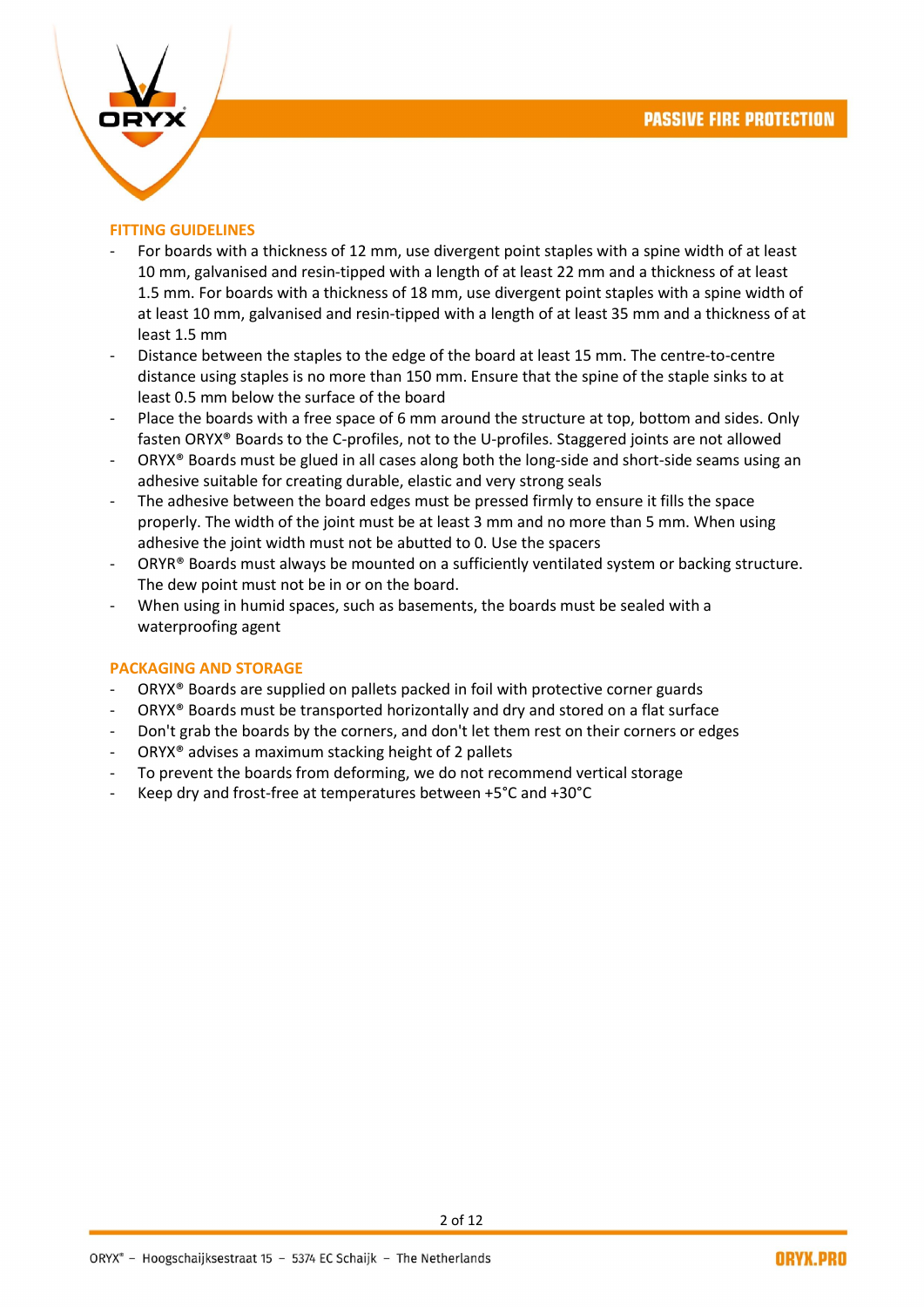

#### LIMITATIONS

- In the case of steel cladding, ORYX® Boards may only be mounted on coated steel parts
- With large temperature differences to the rear of the boards, a damp-proof foil must be applied
- If the boards become damp during transport or storage, they may only be used once completely dry
- Once the ORYX® Boards have been fitted, the relative humidity for the rest of the construction phase must be between 40% and 80%
- Wet plaster and wet floor finishes must be dry if possible before fitting the boards, and at the very least before gluing and finishing, as construction moisture delays the drying process of adhesives and finishes
- Heating using a gas heater is not permitted, as this damages the ORYX® Boards due to the risk of condensation. Thermal shocks must be avoided
- ORYX® Boards may not be used for prolonged heat-resistant applications, such as fireplaces, heaters, boiler rooms where the active load is above room temperature

| г |        |  |  |
|---|--------|--|--|
|   | IVIEIV |  |  |
|   |        |  |  |

| <b>Description</b>      | <b>Thickness (mm)</b> | Length (mm) | Width (mm) | <b>Weight per board (kg)</b> |
|-------------------------|-----------------------|-------------|------------|------------------------------|
| ORYX <sup>®</sup> Board | 9                     | 2743        | 600        | 15                           |
| ORYX <sup>®</sup> Board | 9                     | 2743        | 1200       | 30                           |
| ORYX <sup>®</sup> Board | 12                    | 2743        | 600        | 20                           |
| ORYX <sup>®</sup> Board | 12                    | 2743        | 1200       | 40                           |
| ORYX <sup>®</sup> Board | 18                    | 2300        | 1200       | 45                           |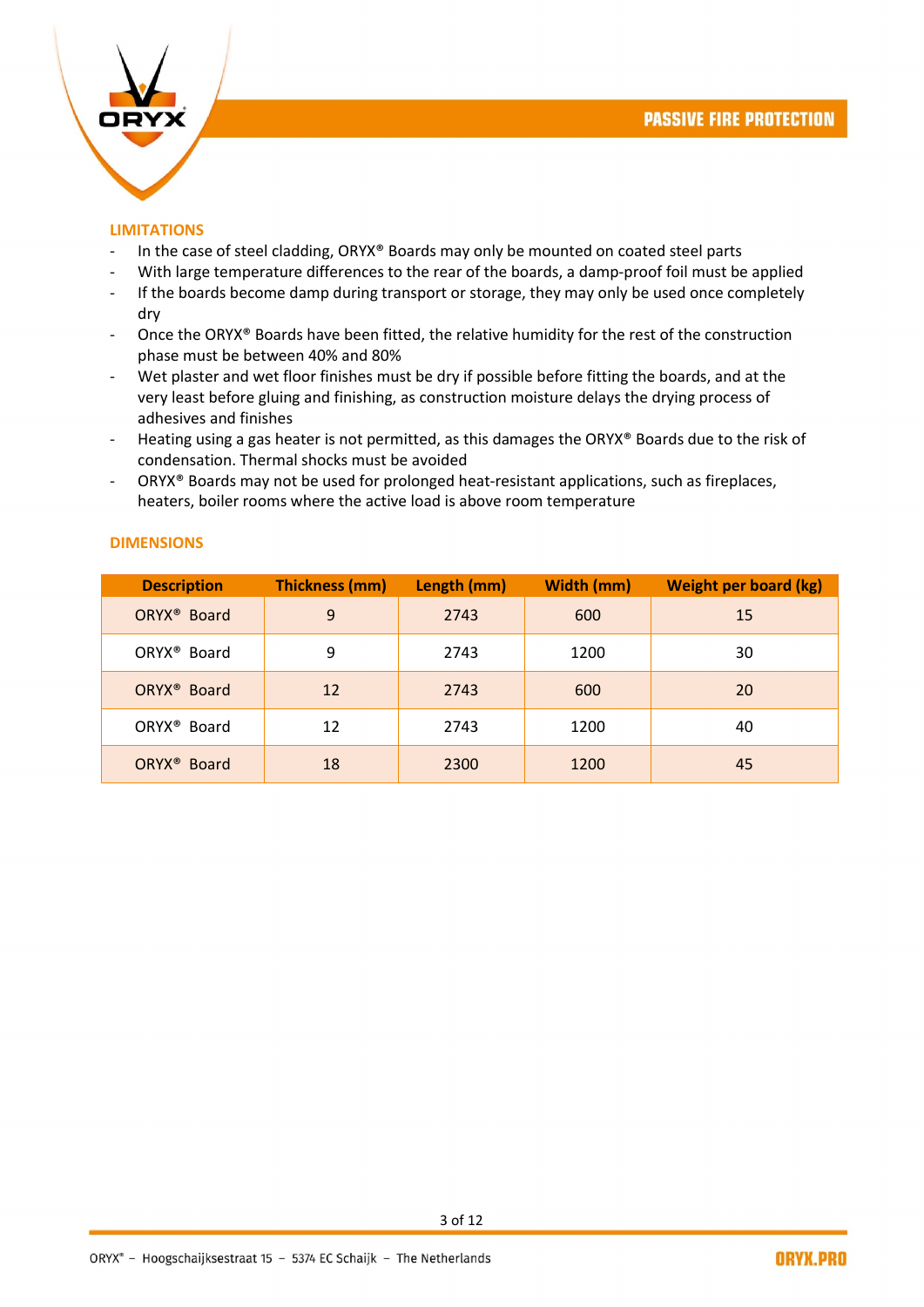

#### SAFETY REQUIREMENTS

- Non-toxic, non-explosive and non-flammable
- Dust may irritate the eyes. Preferably wear safety goggles. If eyes become irritated, remove any contact lenses and rinse for at least 15 minutes with water or saline solution
- Dust may irritate the skin, but is not absorbed by undamaged skin. Wash the skin with soap and water and seek medical assistance if irritation persists
- Swallowing is unlikely but the mouth and respiratory tract may become irritated. Dilute with a considerable amount of water. Avoid vomiting and seek medical assistance
- Dust can irritate the nose, throat and respiratory tract. Preferably wear a dust mask. If irritation occurs, move to an area with fresh air. If you get shortness of breath or start to wheeze, seek medical assistance. We recommend cleaning with an industrial vacuum cleaner with particulate filter. Fine water spray can be used to sweep up the dust
- Dust can be removed as an inert, inorganic and non-toxic material in line with local guidelines
- Avoid contact with hydrofluoric acid

#### DISCLAIMER

The content of this brochure has been compiled with the greatest possible care and is only intended for information purposes. The information contained herein does not constitute a partial or full guarantee or proposal for which we are liable. We reserve the right to change or alter product specifications.

The data stated in this brochure are obtained under certain circumstances. The user is personally responsible for proper application.

All information about our products and applications can be found at [www.oryx.pro](http://www.oryx.pro/)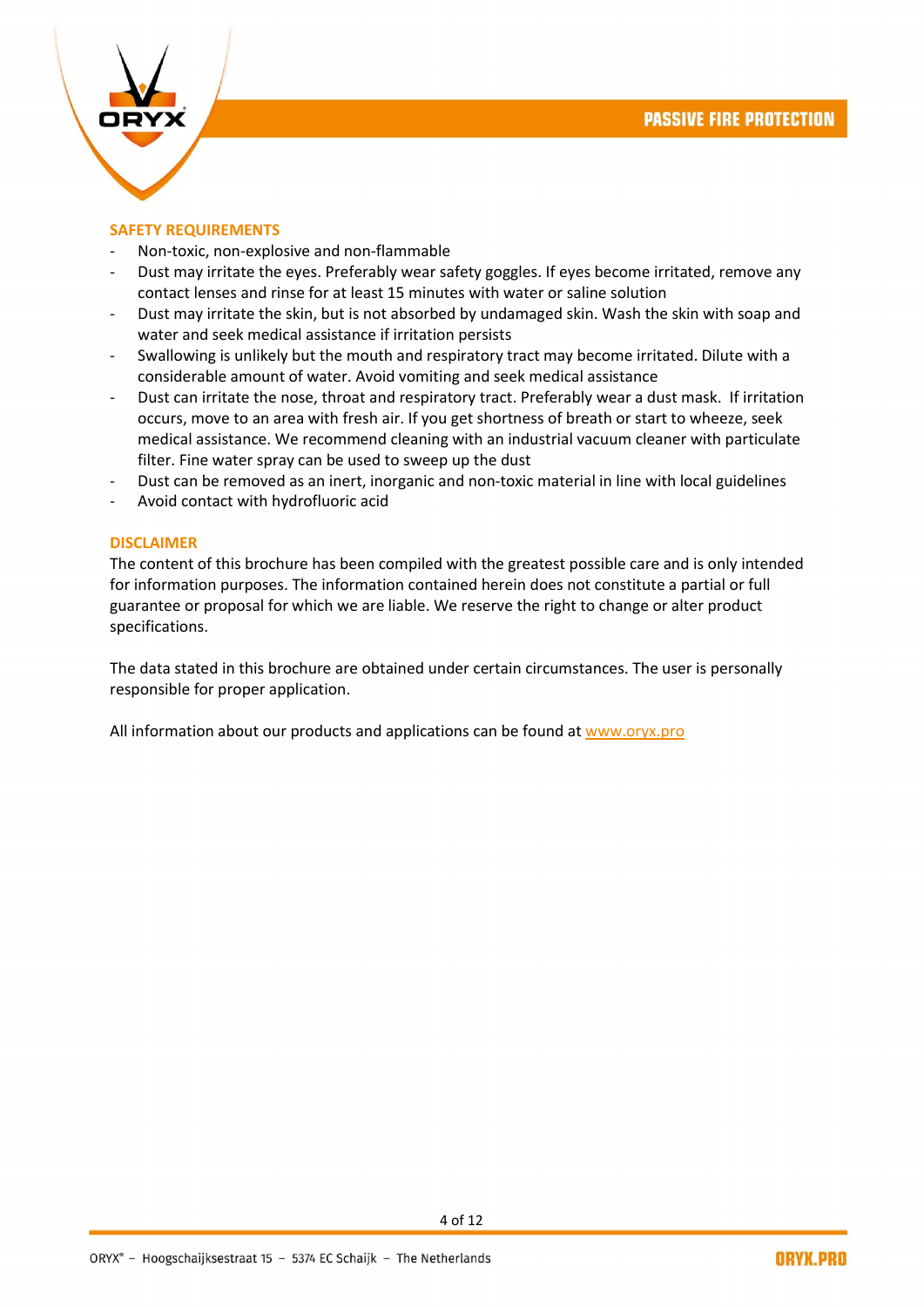

#### FITTING INSTRUCTIONS

Buildings are increasngly being constructed with a steel (primary) load-bearing structure. Most steel structures require fire protection.

The critical steel temperature is essential with most steel structures. If higher temperatures (in the event of fire) cause the structure to fail in its load-bearing capacity, and the structure yields, the critical steel temperature has been reached.

ORYX<sup>®</sup> Board is tested in compliance with EN 13381-4. The test uses a loaded girder and a reference girder. Report numbers: 2012-Efectis-R0531 and -R0532.

It is very important that you calculate whether the required structure can be covered with ORYX<sup>®</sup> Board. Steel cladding (columns and girders) is tested with a single sheet of 18 mm ORYX® Board. To ascertain whether the structure can be covered in line with the test with ORYX® Board, you must follow the steps below:

- 1) Determine the profile type (e.g. HEA 240)
- 2) Determine the application (column or girder)
- 3) Determine the critical steel temperature
- 4) Ascertain on how many sides the profile must be covered (3- or 4-sided)
- 5) Read in the tables whether cladding is applicable

#### *Tables*

The tables give the critical steel temperature with the profile factor and which profile (greater than or less than) is applicable.

*Example: For R60, with a critical steel temperature of 550 °C (4-sided cladding), then IPE 220 or greater is permitted.* 

Take note! If the steel profile used or critical temperature of your structure is not included in the tables, then ORYX® can be equipped with calculations and recommendations on request. The tables do not apply.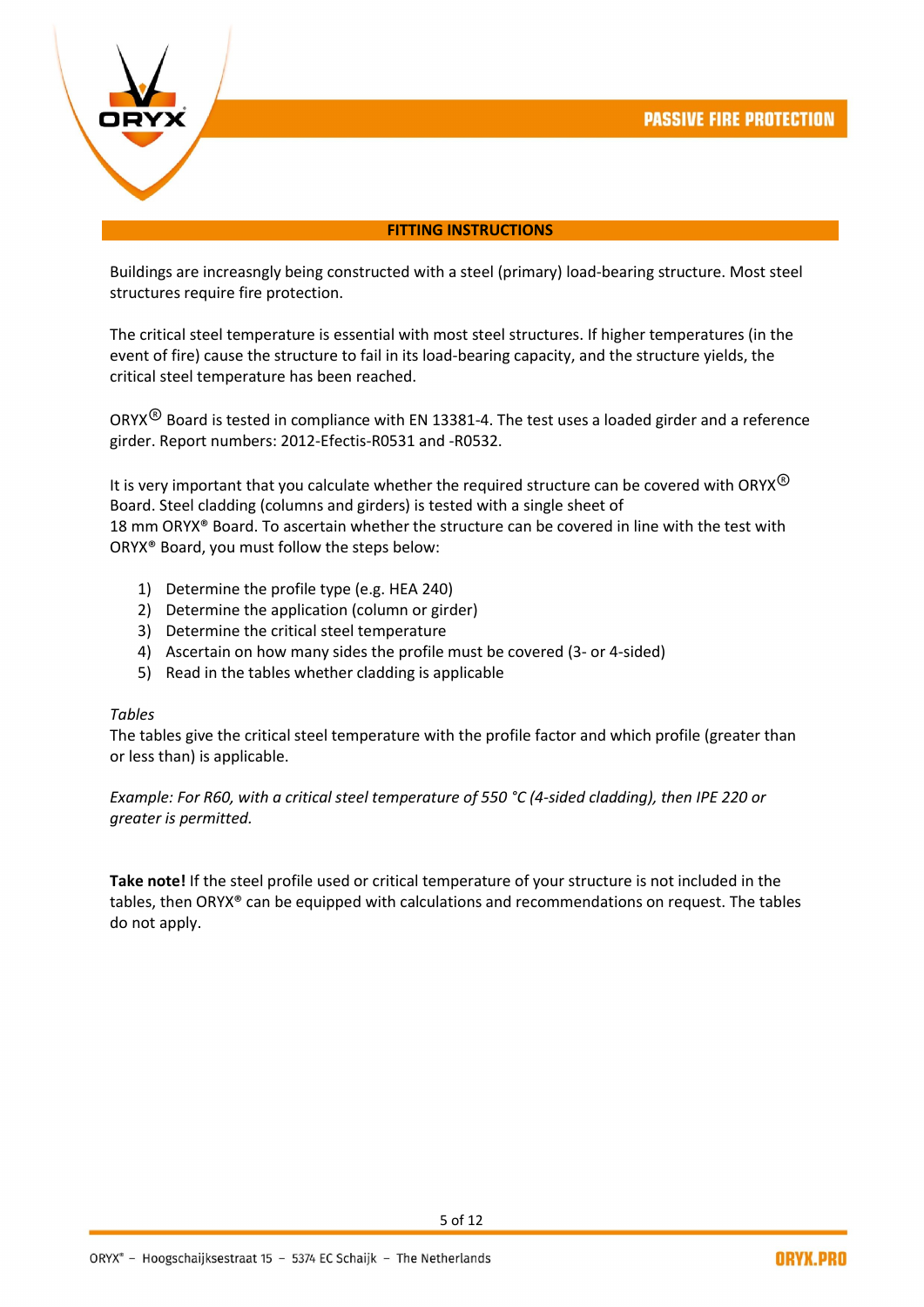

## TABLE FOR 3-SIDED CLADDING OF GIRDERS AND COLUMNS

#### ORYX® Board 18 mm

#### Table of fire-resistance of 30 minutes

| Critical steel temperature (°C) | 350  | 400  | 450  | 500  | 550  | 600  | 650  | 700  | 750  |
|---------------------------------|------|------|------|------|------|------|------|------|------|
| Max. profile factor $(m^{-1})$  | >350 | >350 | >350 | >350 | >350 | >350 | >350 | >350 | >350 |
| HEA profile $\geq$              | all  | all  | all  | all  | all  | all  | all  | all  | all  |
| HEB profile $\geq$              | all  | all  | all  | all  | all  | all  | all  | all  | all  |
| HEM profile $\geq$              | all  | all  | all  | all  | all  | all  | all  | all  | all  |
| IPE profile $\geq$              | all  | all  | all  | all  | all  | all  | all  | all  | all  |

## Table of fire-resistance of 60 minutes

| Critical steel temperature (°C) | 350 | 400 | 450 | 500 | 550 | 600 | 650 | 700 | 750 |
|---------------------------------|-----|-----|-----|-----|-----|-----|-----|-----|-----|
| Max. profile factor $(m^{-1})$  | 110 | 130 | 150 | 180 | 200 | 230 | 270 | 320 | 350 |
| HEA profile $\geq$              | 200 | 140 | all | all | all | all | all | all | all |
| HEB profile $\geq$              | 120 | all | all | all | all | all | all | all | all |
| HEM profile $\geq$              | all | all | all | all | all | all | all | all | all |
| IPE profile $\geq$              | 500 | 360 | 270 | 200 | 160 | 120 | all | all | all |

## Table of fire-resistance of 90 minutes

| Critical steel temperature (°C) | 350                          | 400                      | 450                      | 500                      | 550                      | 600                      | 650                      | 700 | 750 |
|---------------------------------|------------------------------|--------------------------|--------------------------|--------------------------|--------------------------|--------------------------|--------------------------|-----|-----|
| Max. profile factor $(m^{-1})$  | 50                           | 60                       | 60                       | 70                       | 70                       | 80                       | 90                       | 100 | 110 |
| HEA profile $\geq$              | $\overline{\phantom{a}}$     | $\overline{\phantom{a}}$ | $\overline{\phantom{a}}$ | 360                      | 360                      | 300                      | 260                      | 220 | 200 |
| HEB profile $\geq$              | $\qquad \qquad \blacksquare$ | 300                      | 300                      | 240                      | 240                      | 200                      | 160                      | 140 | 120 |
| HEM profile $\geq$              | $200 -$<br>800               | 140                      | 140                      | all                      | all                      | all                      | all                      | all | all |
| IPE profile $\geq$              | $\overline{\phantom{0}}$     | $\overline{\phantom{a}}$ | $\qquad \qquad$          | $\overline{\phantom{a}}$ | $\overline{\phantom{a}}$ | $\overline{\phantom{0}}$ | $\overline{\phantom{a}}$ | 550 | 450 |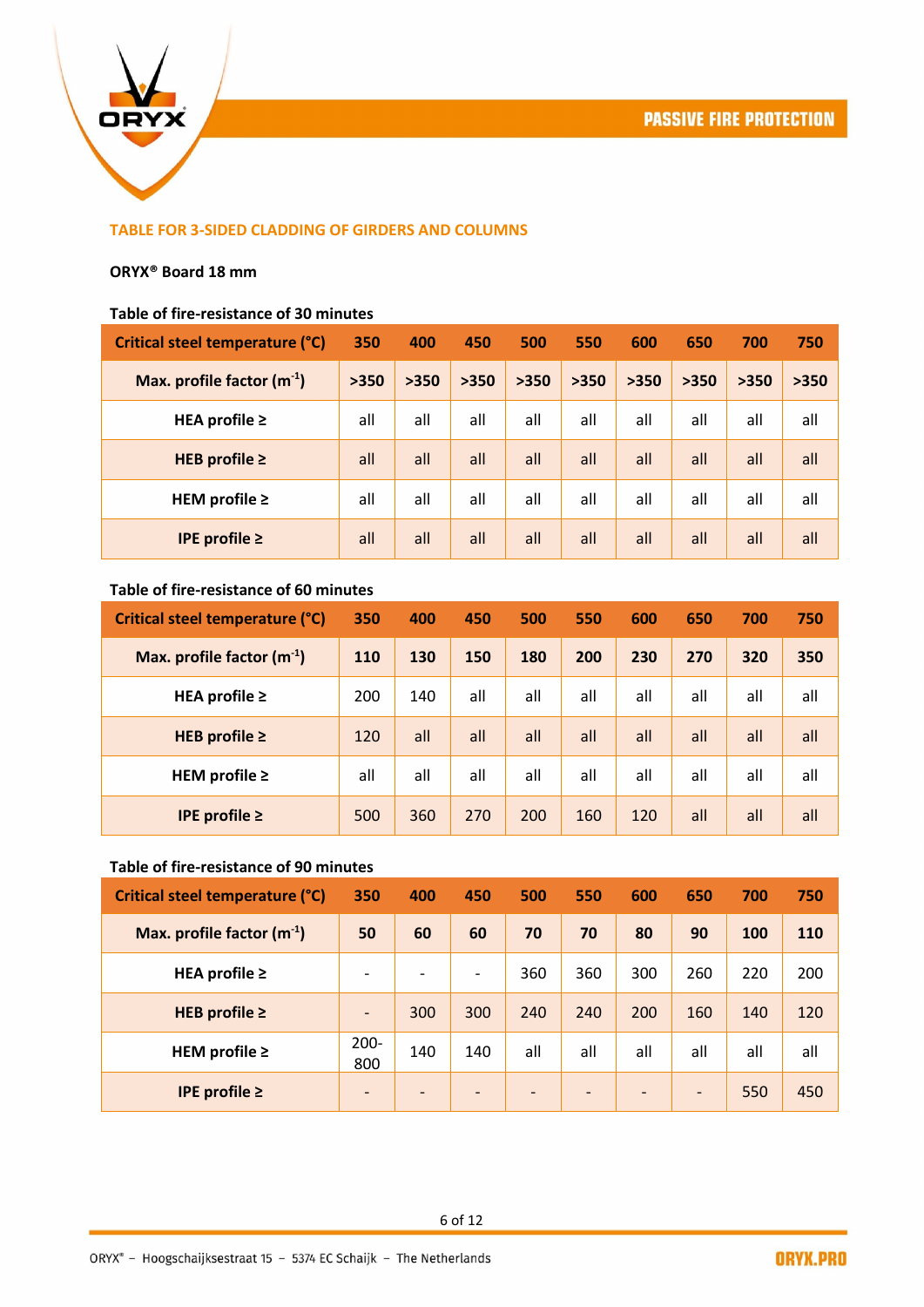

## TABLE FOR 4-SIDED CLADDING OF COLUMNS

#### ORYX® Board 18 mm

#### Table of fire-resistance of 30 minutes

| Critical steel temperature (°C) | 350  | 400  | 450  | 500  | 550  | 600  | 650  | 700  | 750  |
|---------------------------------|------|------|------|------|------|------|------|------|------|
| Max. profile factor $(m^{-1})$  | >350 | >350 | >350 | >350 | >350 | >350 | >350 | >350 | >350 |
| HEA profile $\geq$              | all  | all  | all  | all  | all  | all  | all  | all  | all  |
| HEB profile $\geq$              | all  | all  | all  | all  | all  | all  | all  | all  | all  |
| HEM profile $\geq$              | all  | all  | all  | all  | all  | all  | all  | all  | all  |
| IPE profile $\geq$              | all  | all  | all  | all  | all  | all  | all  | all  | all  |

## Table of fire-resistance of 60 minutes

| Critical steel temperature (°C) | 350 | 400 | 450 | 500 | 550 | 600 | 650 | 700 | 750 |
|---------------------------------|-----|-----|-----|-----|-----|-----|-----|-----|-----|
| Max. profile factor $(m^{-1})$  | 110 | 130 | 150 | 180 | 200 | 230 | 270 | 320 | 350 |
| HEA profile $\geq$              | 300 | 240 | 200 | 140 | all | all | all | all | all |
| HEB profile $\geq$              | 180 | 140 | 120 | all | all | all | all | all | all |
| HEM profile $\geq$              | all | all | all | all | all | all | all | all | all |
| IPE profile $\geq$              | 600 | 450 | 360 | 270 | 220 | 180 | 140 | 100 | all |

## Table of fire-resistance of 90 minutes

| Critical steel temperature (°C) | 350                          | 400                      | 450                      | 500                      | 550                          | 600                          | 650                      | 700             | 750 |
|---------------------------------|------------------------------|--------------------------|--------------------------|--------------------------|------------------------------|------------------------------|--------------------------|-----------------|-----|
| Max. profile factor $(m^{-1})$  | 50                           | 60                       | 60                       | 70                       | 70                           | 80                           | 90                       | 100             | 110 |
| HEA profile $\geq$              | $\overline{\phantom{0}}$     | $\overline{\phantom{a}}$ |                          |                          | $\overline{\phantom{a}}$     | 500                          | 400                      | 320             | 300 |
| HEB profile $\geq$              | $\qquad \qquad \blacksquare$ | $\overline{\phantom{a}}$ | $\overline{\phantom{a}}$ | 450                      | 450                          | 300                          | 260                      | 220             | 180 |
| HEM profile $\geq$              | 280-<br>550                  | 240                      | 240                      | 180                      | 180                          | 120                          | all                      | all             | all |
| IPE profile $\geq$              | $\qquad \qquad \blacksquare$ | $\overline{\phantom{a}}$ |                          | $\overline{\phantom{a}}$ | $\qquad \qquad \blacksquare$ | $\qquad \qquad \blacksquare$ | $\overline{\phantom{a}}$ | $\qquad \qquad$ |     |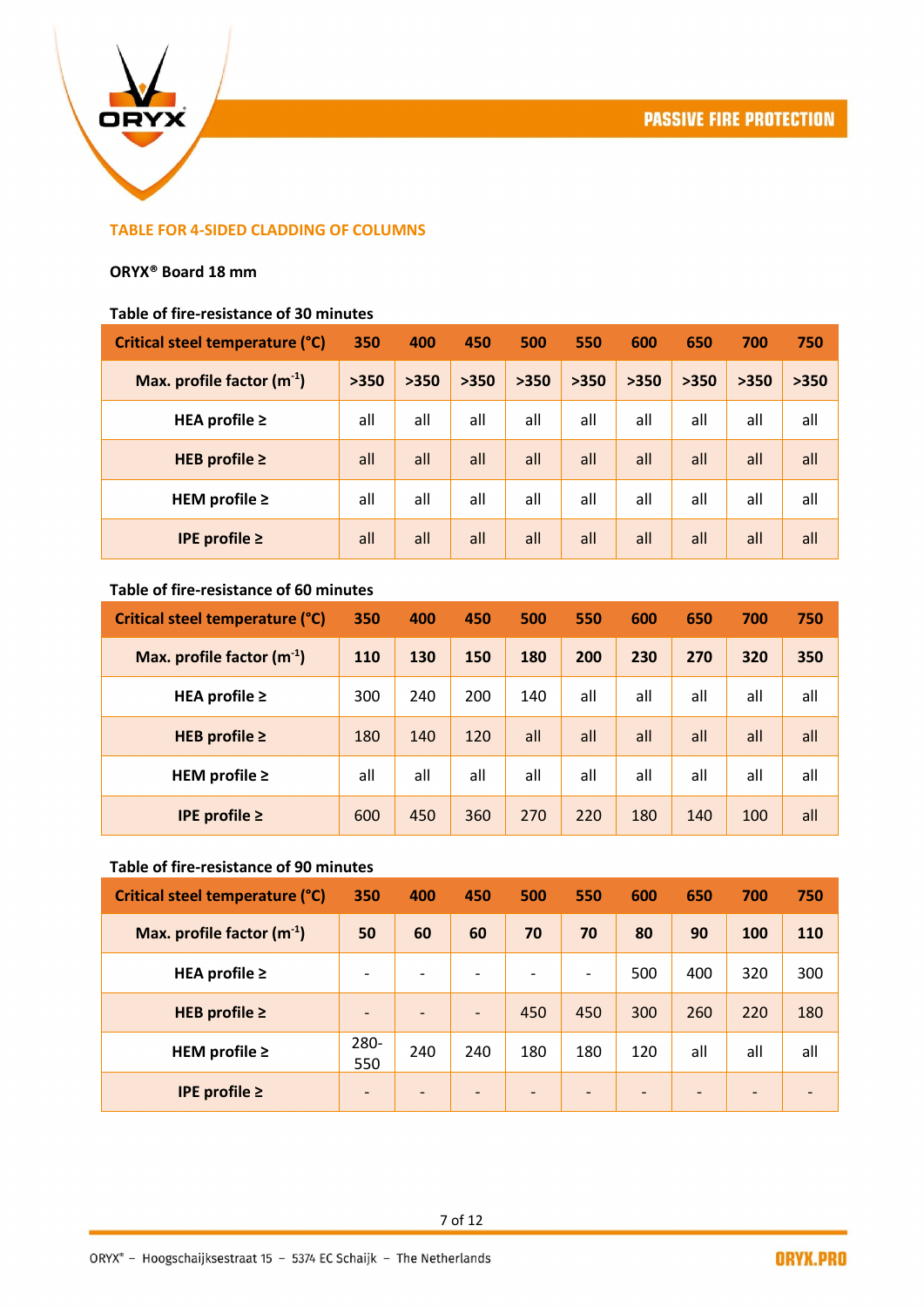

## PROCESSING ADVICE FOR COLUMN CLADDING

# Column application 3- or 4-sided cladding

| 1 x 18 mm ORYX <sup>®</sup> Board                                                                                                                                                                                                                                                                         |
|-----------------------------------------------------------------------------------------------------------------------------------------------------------------------------------------------------------------------------------------------------------------------------------------------------------|
|                                                                                                                                                                                                                                                                                                           |
| 1 x 18 mm ORYX® Board. Mutual board connection, stapled with 32 mm<br>divergent point staples, centre-to-centre distance 100 mm. 18 mm ORYX®<br>Board strips, 100 mm wide, behind seam seals between vertical boards,<br>stapled with divergent point staples 32 mm, centre-to-centre distance<br>150 mm. |
| Seams 2 - 4 mm should always be glued with fire-resistant adhesive<br>sealant.                                                                                                                                                                                                                            |
| n.a.                                                                                                                                                                                                                                                                                                      |
| Fire-resistance:                                                                                                                                                                                                                                                                                          |
| <b>Efectis Report</b>                                                                                                                                                                                                                                                                                     |
| 2012-Efectis-R0531 and 2012-Efectis-R0532                                                                                                                                                                                                                                                                 |
|                                                                                                                                                                                                                                                                                                           |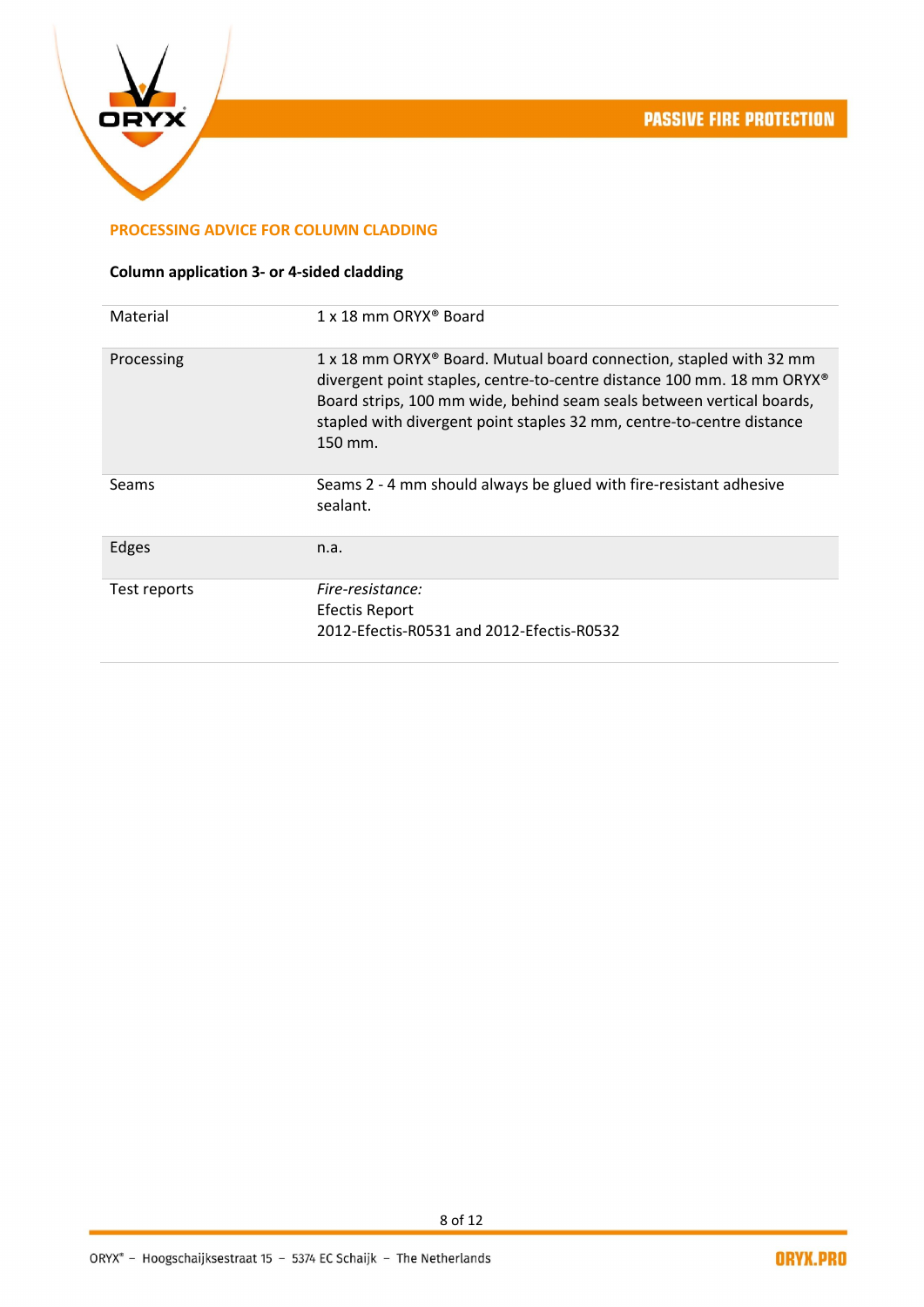**PASSIVE FIRE PROTECTION** 



#### DETAIL COLUMN CLADDING



18 mm ORYX® Board strips, 100 mm wide, seam seals between vertical boards, stapled with divergent point staples 32 mm, centre-to-centre

ORYX® Board, stapled with 32 mm divergent point staples, centre-to-

centre distance 100 mm.

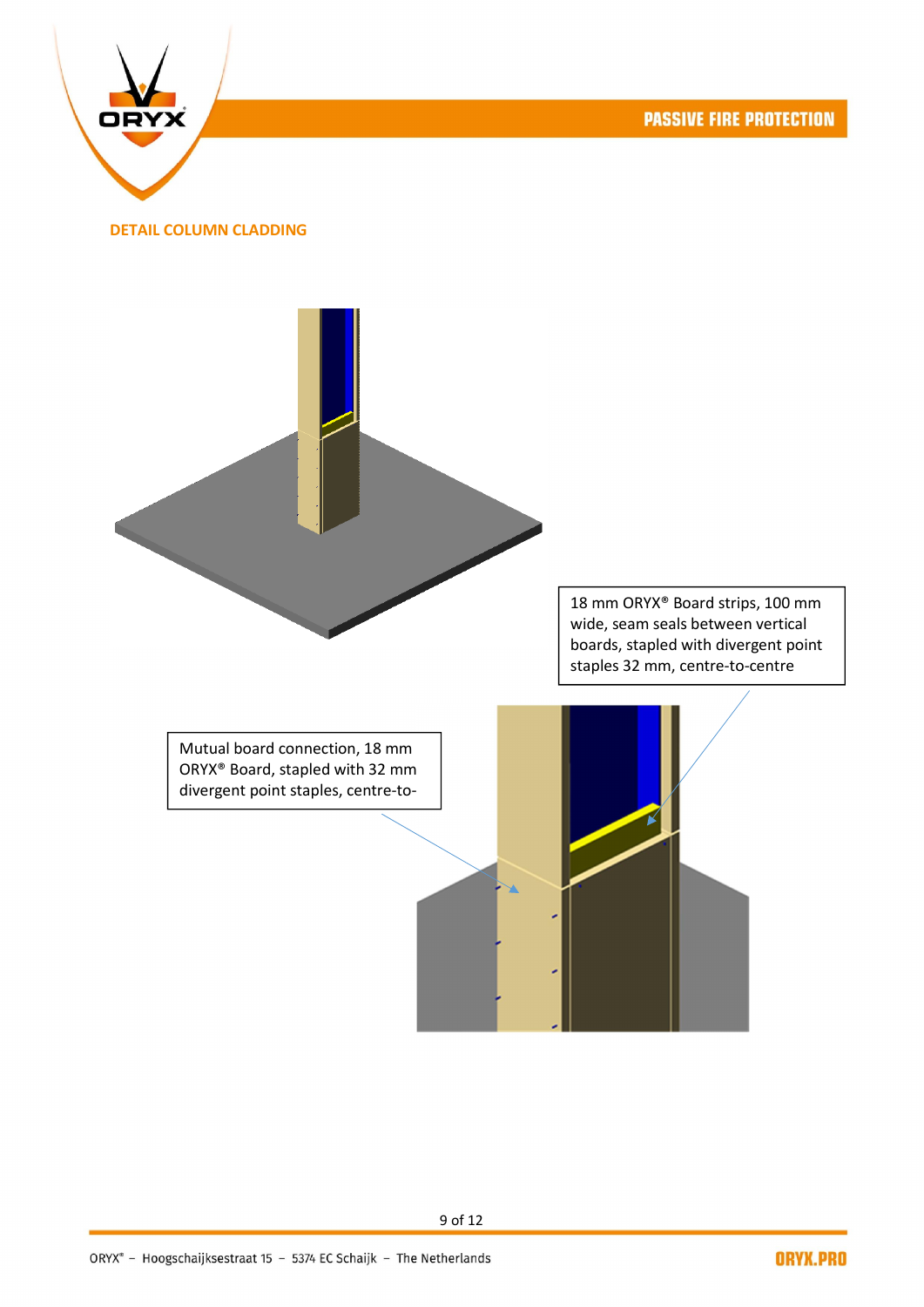

# Processing advice for girder cladding

# Girder application 3-sided cladding

| Material     | 1 x 18 mm ORYX <sup>®</sup> Board                                                                                                                                                                                                                                                                                                                |
|--------------|--------------------------------------------------------------------------------------------------------------------------------------------------------------------------------------------------------------------------------------------------------------------------------------------------------------------------------------------------|
| Processing   | 1 x 18 mm ORYX <sup>®</sup> Board strips, 100 mm wide between flanges.<br>Underside cladding with 18 mm ORYX® Board, 1200 mm long, stapled<br>with 32 mm divergent point staples, centre-to-centre distance 150<br>mm. Further cladding with ORYX® Board 18 mm, stapled with 32 mm<br>divergent point staples, centre-to-centre distance 150 mm. |
| <b>Seams</b> | Seams 2 - 4 mm should always be glued with fire-resistant adhesive<br>sealant.                                                                                                                                                                                                                                                                   |
| Edges        | n.a.                                                                                                                                                                                                                                                                                                                                             |
| Reports      | Fire-resistance:<br><b>Efectis Report</b><br>2012-Efectis-R0531 and 2012-Efectis-R0532                                                                                                                                                                                                                                                           |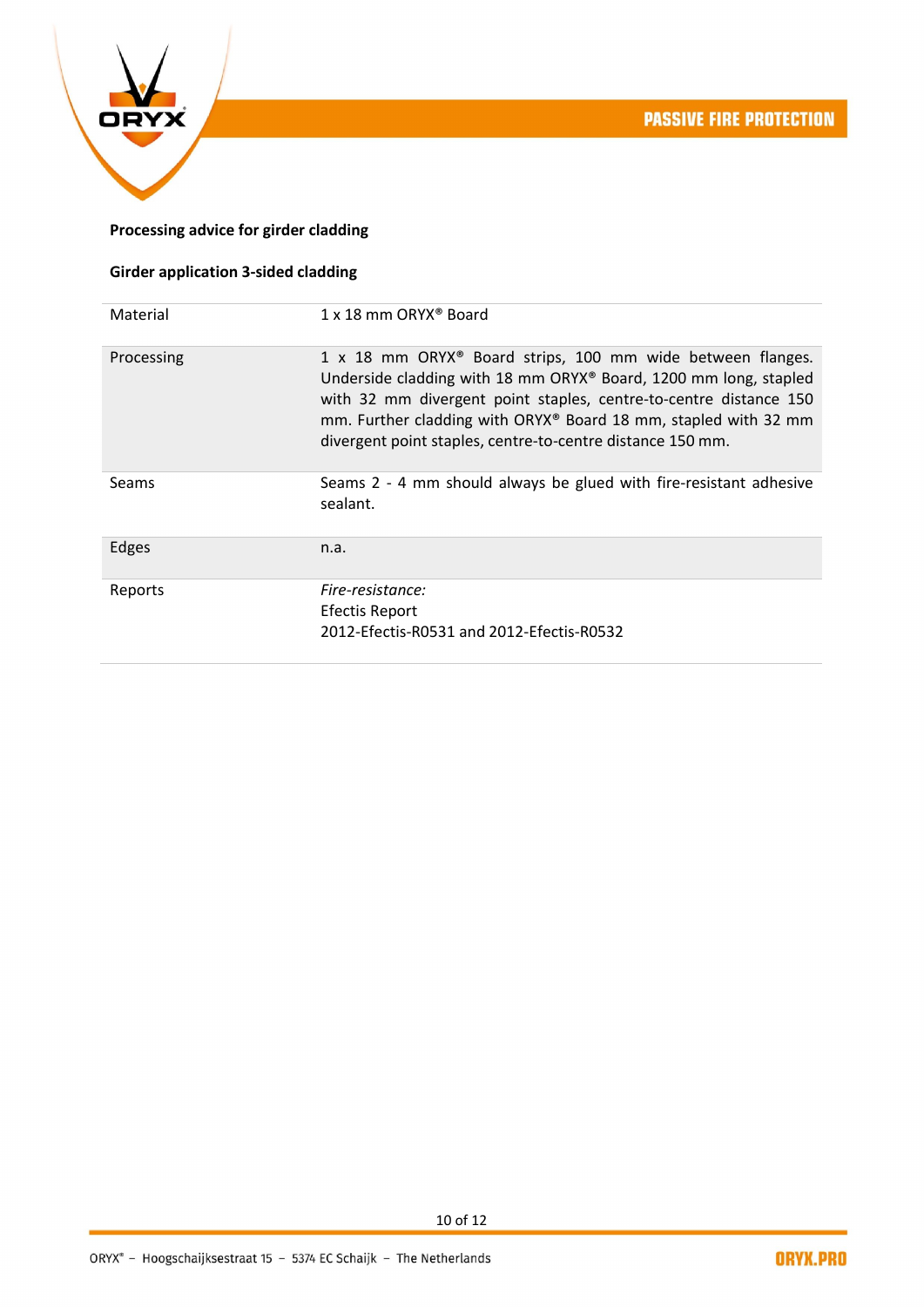**PASSIVE FIRE PROTECTION** 



DETAIL GIRDER CLADDING



mm divergent point staples, centre-to-

wide, centre-to-centre distance 400 mm